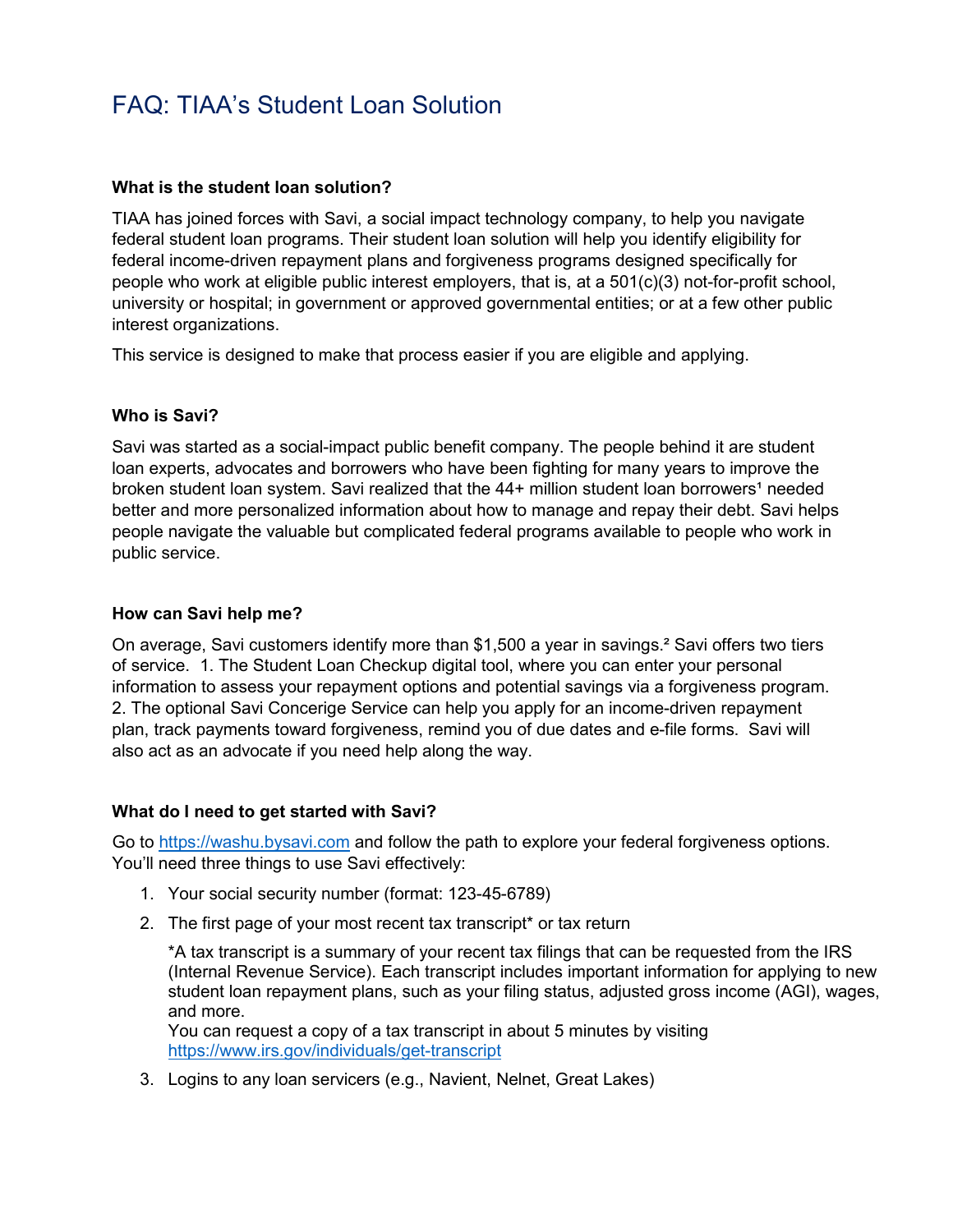Your login information includes username or email, password, and anything else required to log into your student loan servicer's website. Your student loan servicer website is the place you go to make payments on your student loans. This information will be used to import your student loan details into Savi during the account setup process.

### **What is included in the Savi offering? Is there a fee to use Savi?**

You can use the Savi site and online **Student Loan Checkup** tool for free. Once you learn about your options and see potential savings, you can choose to apply for the programs yourself. If you decide you'd like help applying for the income-driven repayment plan and maintaining the paperwork for forgiveness, the **Savi Concierge Service** offers additional support as a fee-based service.

# **How do you use the Student Loan Checkup?**

You supply your personal data to Savi, and its unique algorithm will determine possible student loan repayment options and forgiveness programs for which you may be eligible. You choose what's best for your situation. The first step is typically to enroll in an income-driven repayment plan and then have your employer certify your employment.

### **What does the Savi Concierge Service include?**

This is an optional for-fee service. If you decide you want help enrolling in federal programs, you'll get step-by-step support to help you qualify and avoid costly mistakes. You'll be able to enroll digitally so you don't have to worry about filling out and routing paper forms. Savi provides ongoing phone or chat support and enrollment reminders to help you stay in compliance with the rules.

# **What is an income-driven repayment plan (IDR)?**

PSLF is necessarily paired with an income-driven repayment plan. These are repayment plans that take into account your income, student debt, and personal situation and may result in lower monthly payments. The plans that qualify you for PSLF include IBR, ICR, PAYE, and REPAYE. The Standard repayment plan technically qualifies as well, but since this plan spans only 10 years, you wouldn't have any balance left to forgive after 120 qualifying monthly payments.

#### **Can I take advantage of Savi for student loans I've taken out for my children?**

Student debt you've incurred on behalf of children (Parent PLUS loans) may qualify for relief. You may need to first consolidate them to Direct Consolidation loans, but the tool will help steer you in the right direction.

#### **What is Public Service Loan Forgiveness (PSLF)?**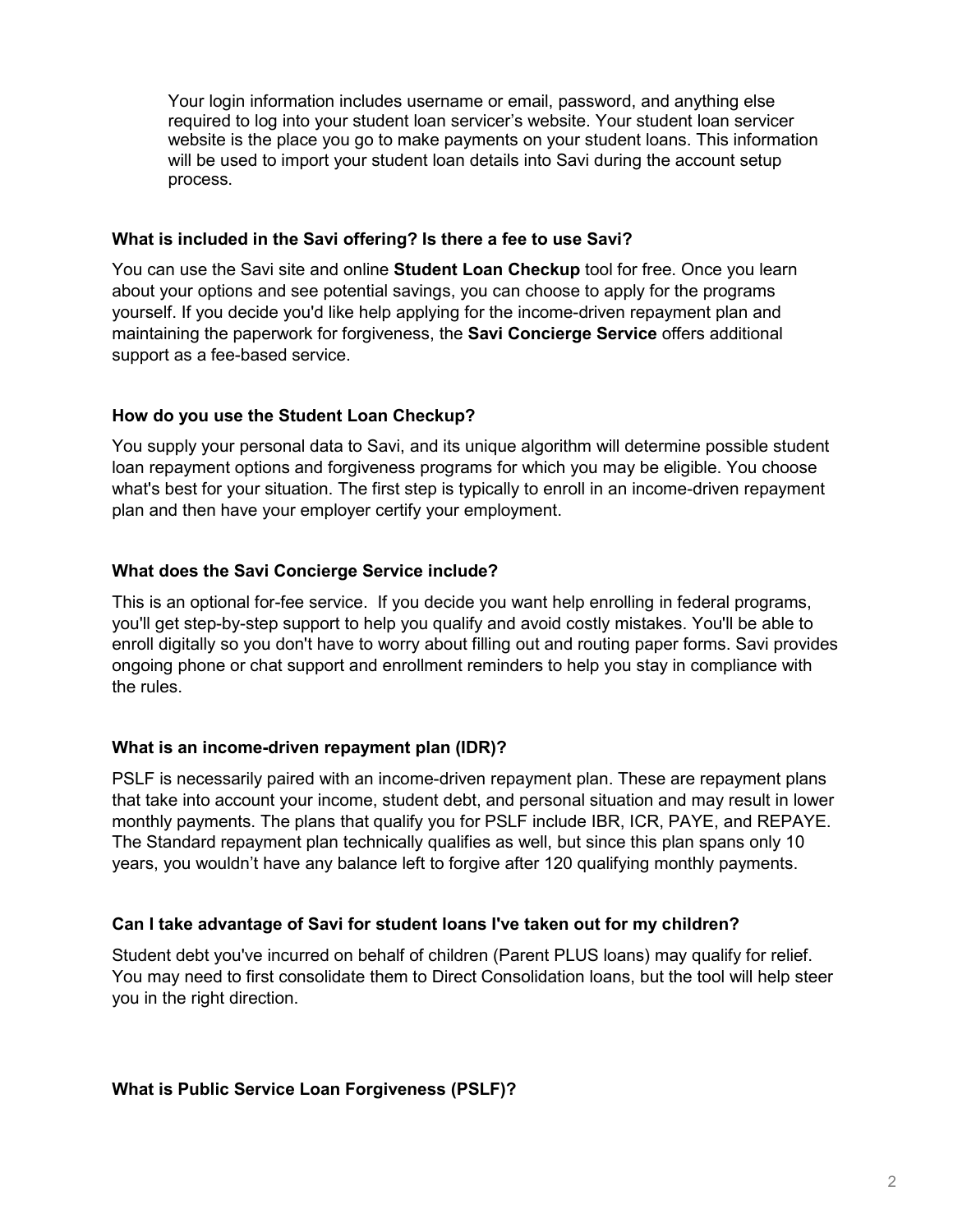The Federal Government has a program specifically for people who work for nonprofit, government or public sector employers. If you work for one of these employers, have Direct Loans, and make 120 monthly on-time payments, you may be eligible to have your remaining federal student loan debt forgiven tax-free.

Entering into PSLF or another forgiveness program requires a commitment to see it through to the end. Switching to an income-driven repayment plan (required if you are working towards PSLF) may actually cause your student debt to increase over time, which can be problematic unless you get forgiveness at the end. If you know you will not be working fulltime in a non-profit for the 120 months, then forgiveness may not be the right path for you. Individuals may want to consult their personal tax or legal adviser before making any decisions regarding the status of their student loans.

### **How likely is it that my employment qualifies for loan forgiveness?**

To be eligible for forgiveness, you must be a full-time employee of an eligible public interest employer, that is, at a 501(c)(3) not-for-profit school, university or hospital; in government or approved governmental entities; or at a few other public interest organizations.

### **What if I am in an income-driven repayment plan working towards PSLF and my income changes?**

You need to recertify your income yearly, but if your income decreases at any point OR you became pregnant or added a dependent, you can submit IDR paperwork to have your payment recalculated immediately to try to lower your monthly payments.

# **Where do I go to log in to my account?**

Once you've set up a Savi account, you can log in to your account by clicking the log-in button at the top right corner of Savi's site. You can also refer to the link in the confirmation email you received upon registering for your account.

# **Do I need to decide now to sign up for the Savi fee-based service in order to use Savi?**

No. Once you're a registered user on Savi's website, you can try out the Student Loan Checkup tool first, and decide later if you'd like to take advantage of the optional administrative services available in the Savi Concierge. Each year you will be asked if you want to continue with the service and pay the annual fee or not.

# **How do I contact Savi if I need help?**

If you have questions, you can chat with online support in Savi's site, email partners+tiaa@bysavi.com, or call [1-833-604-1226](tel:18336041226) weekdays between 7:30a.m. - 7p.m. (CT).